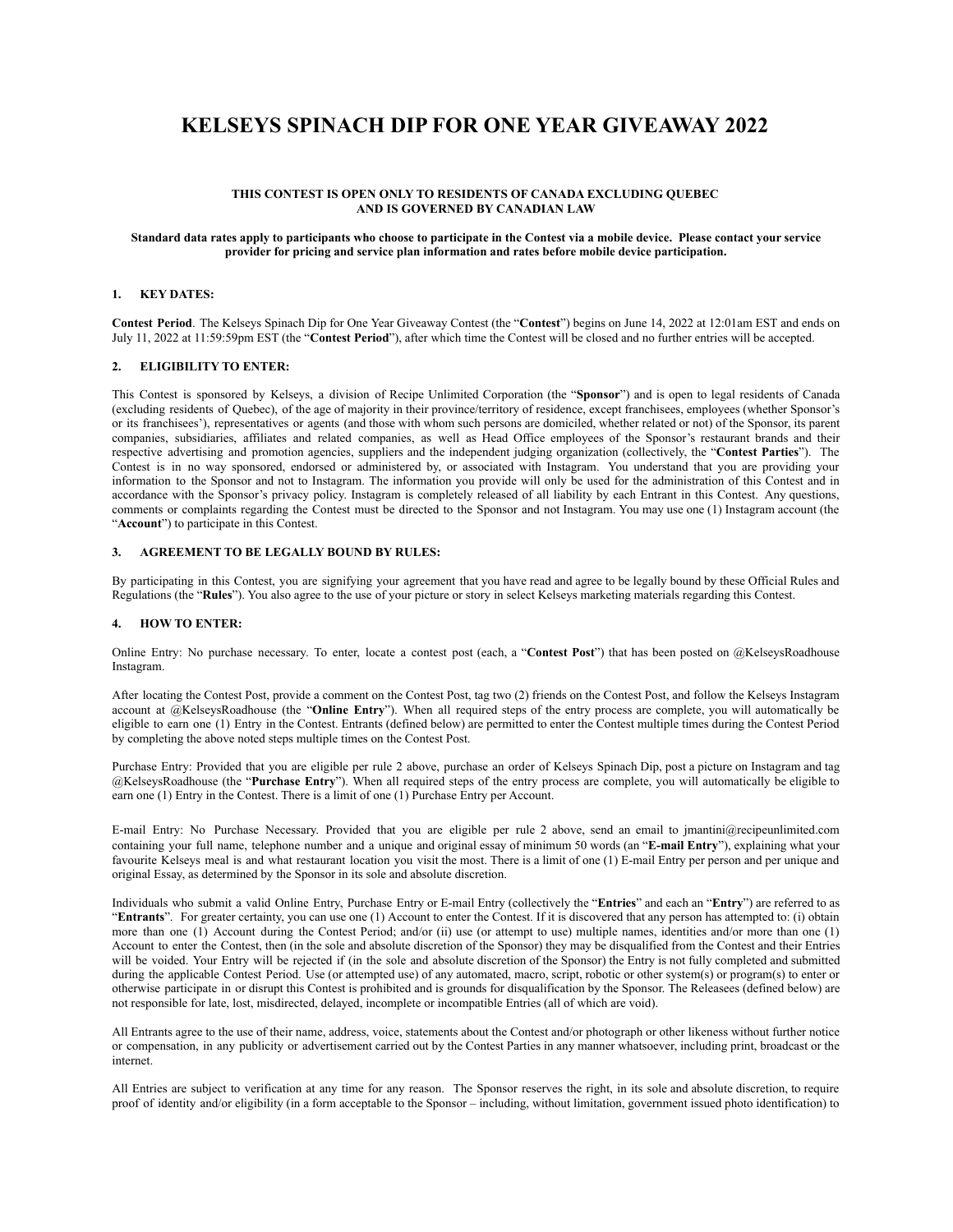participate in this Contest. Failure to provide such proof to the satisfaction of the Sponsor in a timely manner may result in disqualification. The sole determinant of the time for the purposes of a valid Entry in this Contest will be the Contest server machine(s).

### **Entry Requirements:**

To be eligible, all content and materials associated with your Entry (collectively, the "**Entry Materials**") must: (i) be submitted and received in accordance with these Rules during the Contest Period; (ii) include all required components and materials noted above; (iii) reflect the Theme; and (iv) be in accordance with these Rules.

**4. THE PRIZE AND APPROXIMATE RETAIL VALUE.** There is one (1) prize in total available to be won, consisting of one (1) Kelseys Gift Card in the amount of \$366.96, which is the equivalent value of two (2) orders of Spinach Dip (\$15.29 each) per month for twelve (12) months (the "**Prize**"). The Sponsor is not responsible for providing any replacement for any unavailable component of a prize. The Sponsor makes no express or implied warranties or conditions of any kind with respect to safety, appearance or performance of a prize or activity offered. Each prize must be accepted as awarded and is non-transferable and non-redeemable for cash. No substitutions, except by the Sponsor, who reserves the right to substitute a prize or any portion of a prize with a prize of equal or greater value. Upon the sole discretion of the Sponsor, a forfeited prize may be allocated to another eligible Entrant.

**5. WINNER SELECTION, NOTIFICATION AND CONFIRMATION PROCESS:** The odds of winning depend on the number of eligible Entries received during the Contest Period. Following the Contest Period, there will be a random draw (the "**Draw**") from among all eligible Entries received during the Contest Period (see Rule 2 above), to select one (1) potential winner (the "**Selected Entrant**").

If the Selected Entrant entered the Contest via an Online Entry and/or a Purchase Entry (an "**Online Selected Entrant**"), such Online Selected Entrant will be contacted by the Sponsor on Instagram by direct message in order to obtain their e-mail address for further communication. If the Selected Entrant entered the Contest via E-mail Entry (an "**E-mail Selected Entrant**"), such Selected Entrant will be contacted by e-mail. The Selected Entrant will be required to successfully answer a mathematical skill-testing question in order to be declared a winner.

Following the Draw, the Sponsor or its designated representative will make a maximum of three (3) attempts to contact the Selected Entrant (in the case of an Online Selected Entrant, by using the information provided by direct message, and in the case of an E-mail Selected Entrant, by e-mail) within five (5) days of the Draw. If a Selected Entrant cannot be contacted within five (5) days of the Draw, or if there is a return of any notification as undeliverable; then they will be disqualified (and will forfeit all rights to a Prize) and the Sponsor reserves the right, in its sole and absolute discretion, to randomly select an alternate eligible Entrant from among the remaining eligible Entries received during the Contest Period (in which case the foregoing provisions of this section shall apply to such new Selected Entrant).

BEFORE BEING DECLARED A CONFIRMED PRIZE WINNER, a Selected Entrant will be required to sign and return a declaration of eligibility and compliance with the Rules, a liability release releasing the Contest Parties from any liability in connection with this Contest or occurring as a result of a prize being awarded and used and, where lawful, a publicity consent. If a Selected Entrant: (a) fails to correctly answer the skill-testing question; (b) fails to respond to the notification of being selected as a potential winner within the specified time; (c) cannot accept the Prize as awarded for any reason; or (d) otherwise fails to comply with the Rules in any way, then they will be disqualified (and will forfeit all rights to the Prize) and the Sponsor reserves the right, in its sole and absolute discretion, to randomly select an alternate eligible Entrant from among the remaining eligible Entries received during the Entry Period. By accepting a prize, each Entrant agrees to the publication, reproduction and/or other use of their name, address, voice, statements about the Contest and/or photograph or other likeness without further notice or compensation in any publicity or advertisement carried out by or on behalf of the Sponsor in any manner whatsoever, including print, broadcast, or the internet.

**6. INTELLECTUAL PROPERTY:** All intellectual property used by the Sponsor in connection with the promotion and/or administration of the Contest, including, without limitation, all trade-marks, trade names, logos, designs, promotional materials, web pages, source code, drawings, illustrations, slogans and representations are owned (or licensed, as the case may be) by the Sponsor and/or its affiliates. All rights are reserved. Unauthorized copying or use of any such intellectual property without the express written consent of its owner is strictly prohibited.

**7. DISCREPANCY:** In the event of any discrepancy or inconsistency between the terms and conditions of these Rules and disclosures or other statements contained in any Contest-related materials, including, but not limited to: the Entry, Instagram and/or point of sale, television, print or online advertising; the terms and conditions of these Rules shall prevail, govern and control.

**8. AWARDING OF PRIZES:** The Sponsor is not responsible for and shall not be liable for unsuccessful efforts to notify winner(s). Use of a prize or any portion thereof, for a Contest or re-sale is strictly prohibited. No substitution of prizes will be permitted, except by the Sponsor who may substitute a prize or any portion of a prize with a prize of equal or greater value at their sole discretion. The Sponsor's obligation to the winner(s) is limited to the prizes specified above.

**9. RELEASE:** By entering the Contest and/or accepting a prize, the Entrant, and/or winner agree to release and hold harmless the Sponsor, its parent company, subsidiaries, affiliates, directors, officers, employees, franchisees and agencies, as well as Instagram and each of their respective directors, officers, employees, shareholders, successors, sponsors, partners, licensees, subsidiaries, agents, artists, advisors, and assignees (the "**Releasees**") from any liability whatsoever and waive any and all causes of action, for any claims, costs, injuries, losses or damages of any kind arising out of, or in connection with, the Contest or acceptance, possession, or use of a prize (including without limitation claims, costs, injuries, losses or damages related to personal injuries, death, damage to or destruction of property, rights of publicity or privacy, defamation or portrayal in a false light, whether intentional or unintentional), whether under a theory of contract, tort (including negligence), warranty or other theory, and indemnify the Releasees against any loss, damage or expense, including legal fees, that any of the Releasees may suffer or incur as a result of any non-compliance by Entrants with any of the Rules or participation in the Contest and/or in connection with the acceptance and/or exercise by an Entrant of a prize, and the use of Entries by the Sponsor. The Contest Parties and their officers, directors, affiliates, related entities, partners, partnerships, principals, representatives, agents, licensees, successors and assigns: (i) make no warranty, guaranty or representation of any kind concerning any prize; and (ii) disclaim any implied warranty.